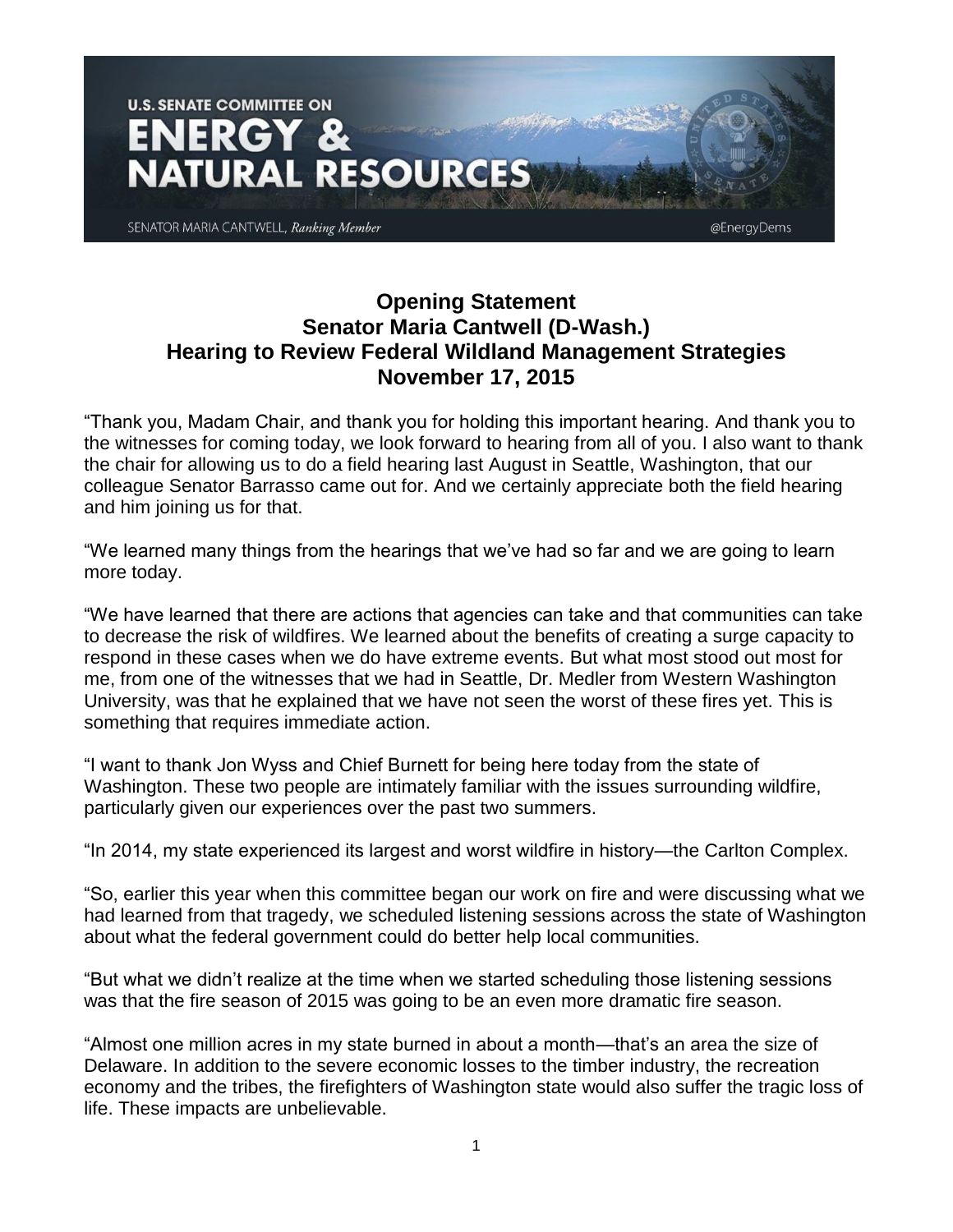

"I want to say that the three Forest Service firefighters that were killed in the line of duty while protecting the communities in which they lived were the best among us:

- Andrew Zajac,
- Richard Wheeler and
- Tom Zbyszewski.

"And a fourth firefighter, Daniel Lyon, was severely burned in the entrapment and has been going through recovery.

"So clearly 2015 was a tragedy.

"As I travelled across the state and looked at various issues, I've heard compelling stories about firefighters, business owners and residents who lost their homes or had to evacuate about what we needed to do to do better.

"Firefighters, county commissioners, Forest Service staff and legislators all came forward with issues about coordination, response, making sure that fewer homes burned, making sure our firefighters are safer and proactively decreasing the intensity of these fires so they can be better managed.

"I know many of my colleagues present today have also experienced similar fire seasons in their states, such as Chairman Murkowski just mentioned.

"Unfortunately, there are only so many spots available at the witness table, but I'm sure that everyone of us could fill a whole table with people from our state who are stakeholders in this discussion.

"So before we begin, I would like to recognize a couple people who aren't at the table. From Aero-Flite–– Mike, if he is here, would he wave his hand? Aero-Flite is a company that is in Spokane, Washington and their airtanker fleet is very important to how we fight fires, continuing to improve that service with the Forest Service.

"And I want to recognize Brian Gunn from the Colville tribe, who is also here. This summer, wildfires spread onto their reservation and destroyed 20 percent of their timber. A quarter of the tribe's economy is generated from timber, so to say that is a big deal is an understatement. They lost upwards of \$1 billion of standing timber.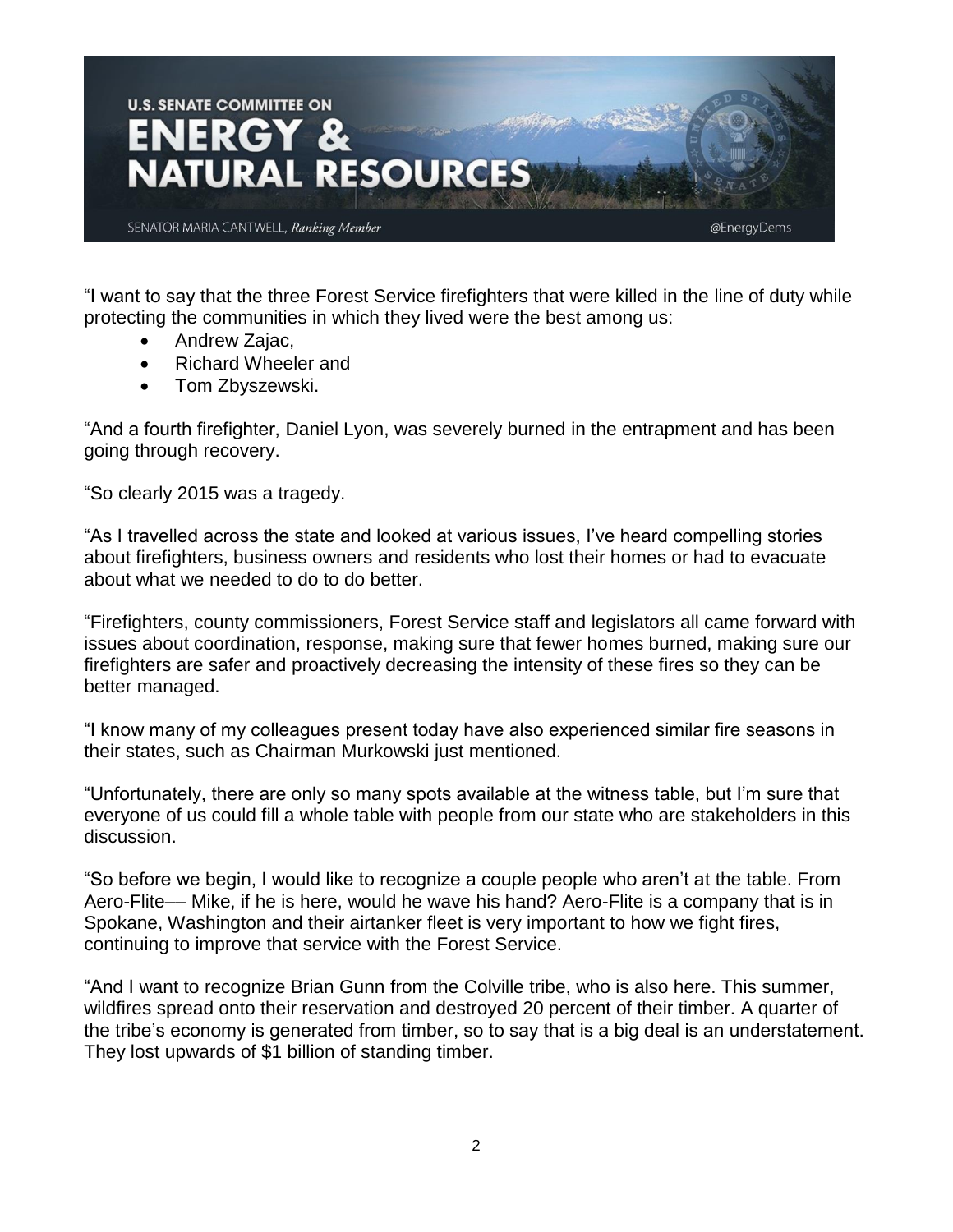

"This hearing is the third in our committee that we've had so far on wildfires in 2015. I'm pretty sure this makes a record for the committee. I think it shows that we are serious about getting something done.

"And I want to thank Senator Murkowski for outlining some of the things that she and I believe that should be in a bill:

- Ending the practice of fire borrowing, so that we can actually do more in the way of prevention and preparedness upfront;
- Improving the efficiency of our operations, ensuring that firefighters have the best equipment and those in communities that are challenged with how broad the map has become have every resource available to them;
- Increasing community preparedness, through activities such as FireWise® and riskmapping;
- Investing in fuels treatments that we know make a difference, such as prescribed fires and mechanical thinning – Dr. Covington, I can't wait to hear from you on this issue particularly because I'm very interested and will show some maps about thinning success in Washington state and where it mattered in prevention; and
- Increasing our use of technology, including unmanned aerial vehicles, to give us more information and for us in the central part of the state, it's clear we need a new Doppler system to talk about high-wind incidents, which we certainly experienced the day that our firefighters lost their lives.

"So all of these are very important issues and I am pleased to be working with the chair on this. We've also had many conversations with our colleague Congresswoman Cathy McMorris-Rodgers in the House of Representatives, because her legislative district has been front and center in all of this.

"And I also want to say that I know we put out a white paper that we've discussed in a Seattle hearing, and there are many inputs that we have received, along with what we're going to hear today.

"I hope, Madam Chair, that all of us on this committee of Western states can work together because I think we see that we do not want to face the 2016 fire season without better tools,